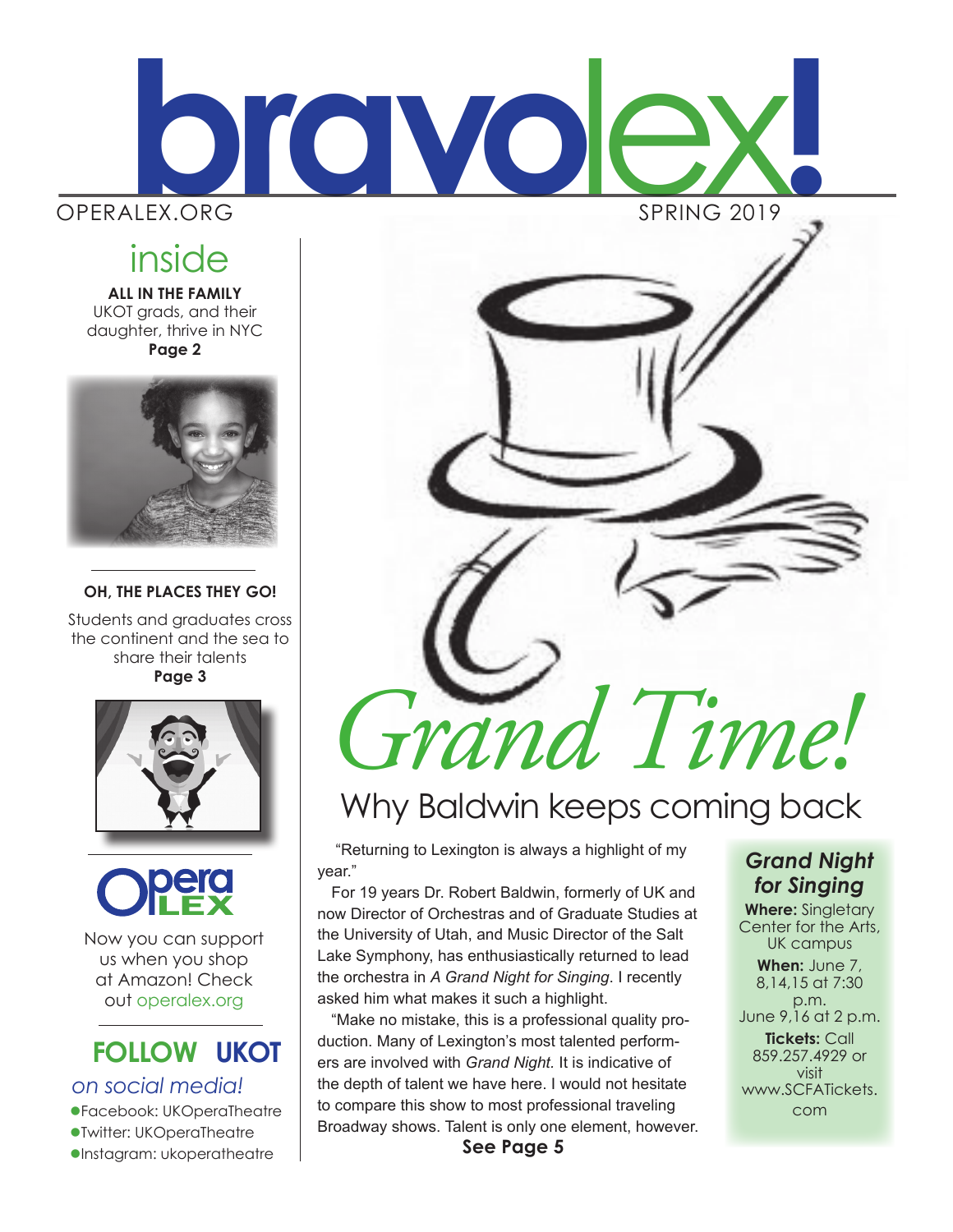*family affair* UKOT grads taking NYC by storm

*UK*

Phumzile Sojola and Angrea Jones-Sojola

Andrea Jones-Sojola and Phumzile ("Puma") Sojola, UKOT graduates, are both classically trained singers with strong backgrounds in opera, musical theater and spirituals. In 2012 they both made their Broadway debuts in the Tony Award-winning production of Gershwin's *Porgy and Bess*, and in June 2014 they joined international stars in a concert in Carnegie Hall's popular series *Musical Explorers.* More recently, in 2016 they were featured in *African American Gospel Music and Spirituals with Andrea and Puma,* a

unit in the online services Open Educational Resources, singing the gospel standard "This Train is Bound for Glory."

Andrea, a native of Louisville, has performed with the American Spiritual Ensemble and in concert halls and opera houses around the world. In late 2017 she sang with Kelli O'Hara in New York City Center's *Brigadoon*. In New York's Classic Stage Company's revival of the musical *Carmen Jones*  in 2018 Andrea sang the role of Sally, co-starring with Anika Noni Rose who voiced the first African-



Zani Jones Mbayise

American Disney princess in the film *The Princess and the Frog*. Andrea was praised in The New Yorker's July 2019 review of that show by Hilton Als as "[an] exceptional performer in a cast of exceptional performers." In March 2019 she appeared in a limited run of *I Married an Angel,* Rodgers and Hart's third major collaboration with choreographer George Balanchine, in the second Encores! production in the New York City Center's 75th Anniversary Season, and also appeared in an Off-Off Broadway production of *Faust 2.0*, a "timely multimedia re-imagining" of Goethe's *Faust, Part II* at the Mabou Mimes Theatre in NYC. In September she will join the Metropolitan Opera Chorus for *Porgy and Bess*. Andrea has been in television dramas such as *FBI* (CBS), *Mozart in the Jungle* (Amazon), *The Blacklist* (NBC) and in Tyler Perry's film *For Colored Girls.*

Puma, a native of South Africa, has toured internationally with the review Three Mo' Tenors and performs regularly on Broadway. *Variety* recognized him as one of "those thesps with outstanding voices" in the role of the loyal palace functionary Lord Pinkleton in *Cinderella on Broadway*. He is in his fourth year on tour with *Phantom of the Opera* in the role of Ubaldo Piangi. His international credits include performances at La Biennale di Venezia, Opera de Lyon and the Edinburgh International Festival.

The talent didn't stop with their generation. Their daughter Zani Jones Mbayise has appeared as Kathy Johnson, the daughter of the NASA engineer Catherine Johnson in the film *Hidden Figures* and as Phoebe in *How To Be Single*. Zani has also done commercials for Disney and Maisonette. What an amazing family!

**Mary Powell**

**BRAVOLEX!**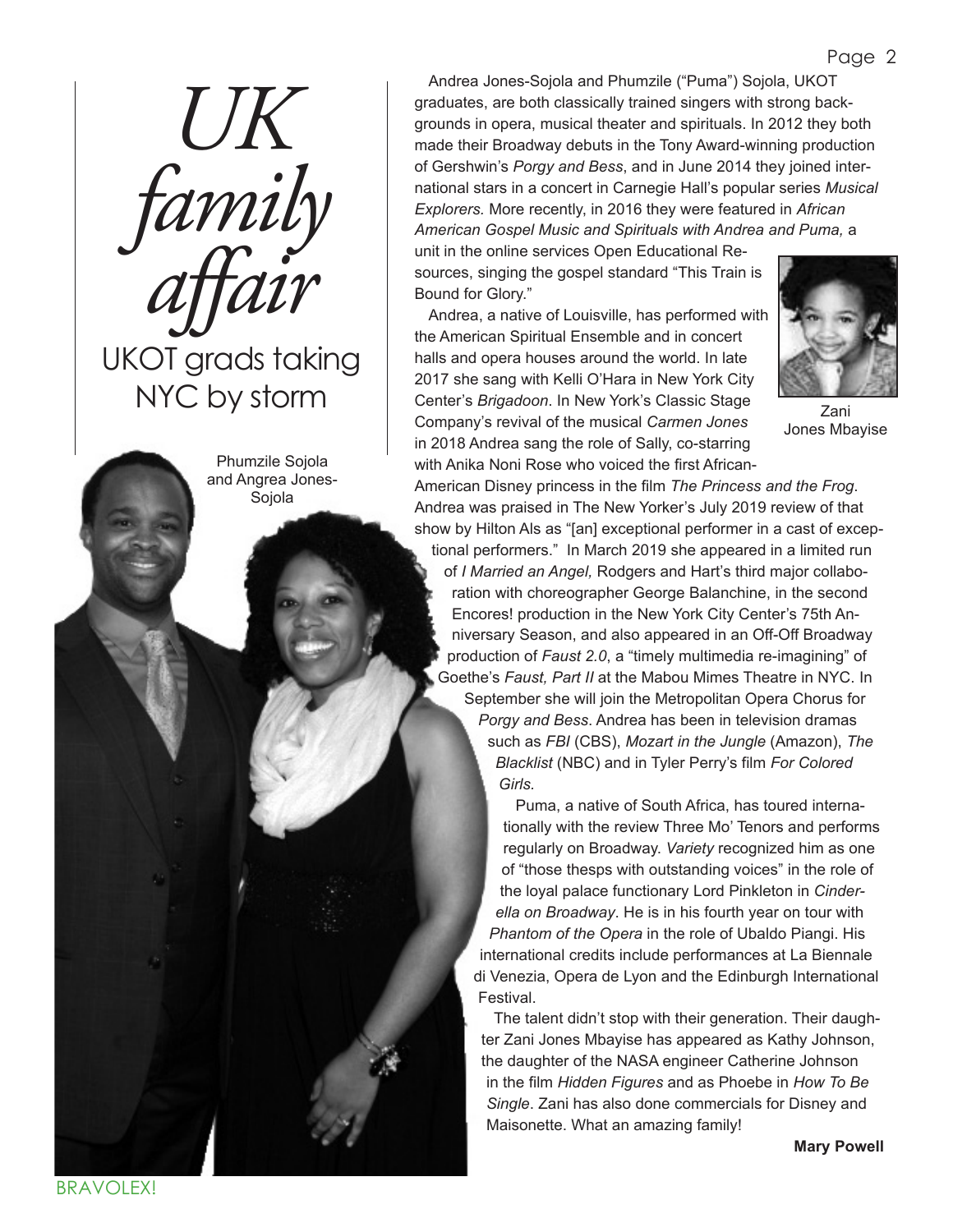### Page 3

# From *Porgy and Bess* to *Rusalka*

*Summer gigs send singers across the country and beyond*

Summer is here and that means UKOT students are on the move. Here's a sampling of their plans.

### **Jessica Bayne**

Jessica Bayne will attend the American Vocal Arts Institute in New York City and join Opera Maine as a Studio Artist, performing Mabrouka in *Sumeida's Song* and covering Pamina in *The Magic Flute*.

### **Kendra Beasley**

Kendra Beasley will perform in the chorus for *Romeo et Juliette* and *Porgy and Bess* at the Cincinnati Opera.

**Bayne**

**Richardson**

Kyle Burney will sing in the Bay View SOAKS program in Petoskey, Michigan.

**Kyle Burney**

### **Taylor Comstock**

Taylor Comstock will be a Gerdine Young Artist at the Opera Theatre of St. Louis. He will cover Lucano in *The Coronation of Poppea* and sing in the chorus of *The Marriage of Figaro* and *Rigoletto.* He will also perform at the Center Stage Gala at the season's end.

### **Cooper Fitch**

Cooper Fitch will be joining the Entertainment Team at Dutch Wonderland Theme Park in Lancaster, PA.

### **Makeda Hampton**

Makeda Hampton will begin chorus rehearsals for *Porgy and Bess* at the Metropolitan Opera in New York City.

### **Parker Van Houten**

Parker Van Houten will travel to Paris and Normandy, France with the UK Chorale. They will perform the world premiere of his composition *Kyrie*. He will also work as an RA with the 2019 Kentucky Governor's School for the Arts.

### **Evan Johnson**

Evan Johnson will be singing the Prince in *Rusalka* at the Glyndebourne Festival in England, and Cassio in *Otello* in



**Comstock**



Munich.

### **Elizabeth Massie**

Elizabeth Massie will be doing musicological reasearch at the Ashland Estate.

### **Marquita Richardson**

Marquita Richardson will perform in *It's a Grand Night for Singing! 2019*  and will be in the chorus for *Porgy and Bess* at the Cincinnati Opera.

### **Tanyaradzwa Tawengwa**

Tanyaradzwa Tawengwa will join the company at Glimmerglass Opera in New York.

**Preacely**

### **Houston Tyrrell**

Houston Tyrrell will attend the Bay View Music Festival, performing Tamino in *The Magic Flute* and Action in *West Side Story*. He will also be a part of Bay View's Spiritual Intensive directed by Dr. Everett McCorvey and in *Grand Night*.

### **Tevin Vincent**

Tevin Vincent will sing in the chorus of *Porgy and Bess* at Cincinnati Opera.

### **Lloyd White V**

Lloyd White V will attend the Bay View Music Festival, performing Tamino in *The Magic Flute* and covering Tony in *West Side Story*. He will also perform in *Grand Night.*

### **Jeffrey Oakman**

After *Grand Night,* Jeffrey Oakman will be at Myers Dinner Theatre (Hillsboro, IN) where he will be playing Joseph in *Joseph and the Amazing Technicolor Dreamcoat*, and King Louis/ensemble in *Hunchback of Notre Dame*.

### **Michael Preacely**

Michael Preacely will sing with the Chautauqua Symphony Orchestra: Independence Day Celebration. On July 20 he will sing the Bernstein *Mass* with the Chicago Symphony Orchestra and perform as a soloist with the Street Chorus.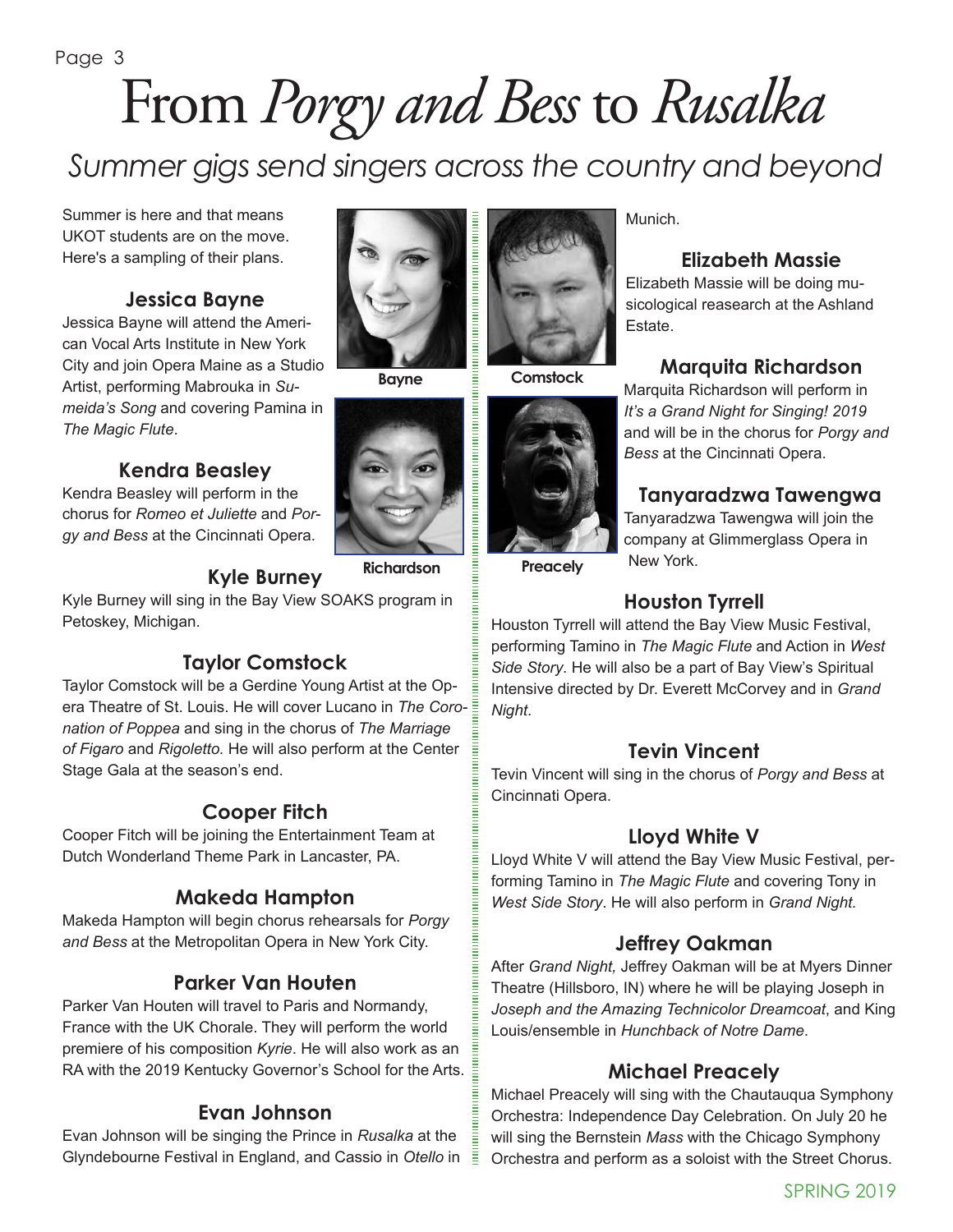

**Lyric Opera of Chicago**

UKOT grad Christopher Kenney as Master of Ceremonies in Lyric Opera's *Cendrillon.*

# **APPLAUSE!** Plenty to clap for!

#### *Alltech winners*

The 14th annual Alltech Vocal Scholarship Competition in March attracted 21 undergraduate and graduate students who competed for the chance to win scholarships, awards and prizes. Judges were Barbara Lynn Jamison, Kentucky Opera's Director; Susanne Marsee, acclaimed mezzo-soprano who sang with New York City Opera for over 20 years; and Dr. Thomas King, a renowned tenor and professor. Founded by Dr. Pearse Lyons, the 2019 competition awarded more than \$740,000 in prizes to these talented singers. UNDERGRADUATE

First Place: Ann Weible, Louisville Second Place: Williams Stone Atkinson, Lexington Third Place: Lauren Maynus, Cincinnati Barbara Rouse Kentucky Prize: Sierra Kidd, Louisville Burchfield & Thomas Gail Robinson Performance Award: Mae Alice Harrell, Louisville GRADUATE

First Place: Dawna Rae Warren, Princeton, Kentucky Second Place: Emily Weaver, LaCrosse, Wisconsin Third Place: Jeffery Todd, Salisbury, Maryland TRANSFER

First Place: Devin Davis, Brandywine, Maryland Transfer Student Encouragement Award: Kellie Sherwood, Lexington

#### *Kenney at Ryan Opera Center*

A 2014 winner in the graduate division of the Alltech completion, UKOT graduate Christopher Kenney, is in his second year with the Ryan Opera Center in Chicago. The baritone was recently a member of the Washington National Opera's Domingo-Cafritz "Young Artist Program" and an apprentice artist with the Santa Fe Opera. In 2019-20 season, Kenney sings Fiorello in *The Barber of Seville,* Motorcycle Cop in *Dead Man Walking* and Registrar in *Madama Butterfly.* 

#### *Dewey in seminfinals*

UKOT graduate Monica Dewey advanced to the Metropolitan Opera Auditions semifinals in March after win-

ning the Midwest Regional competition in February. Dewey made her European debut late last year as First Niece in *Peter Grimes* at Cologne Opera. Throughout the spring she sang with the Michigan Opera Theater and Sacramento Philharmonic. She is returning to the Opera Theatre of Saint Louis this summer to



Dewey

sing Susanna in Mozart's *The Marriage of Figaro.* She graduated from UK, where she studied with Dr. Everett McCorvey in 2012 and sang in UKOT's production of *Phantom of the Opera* that year as Christine.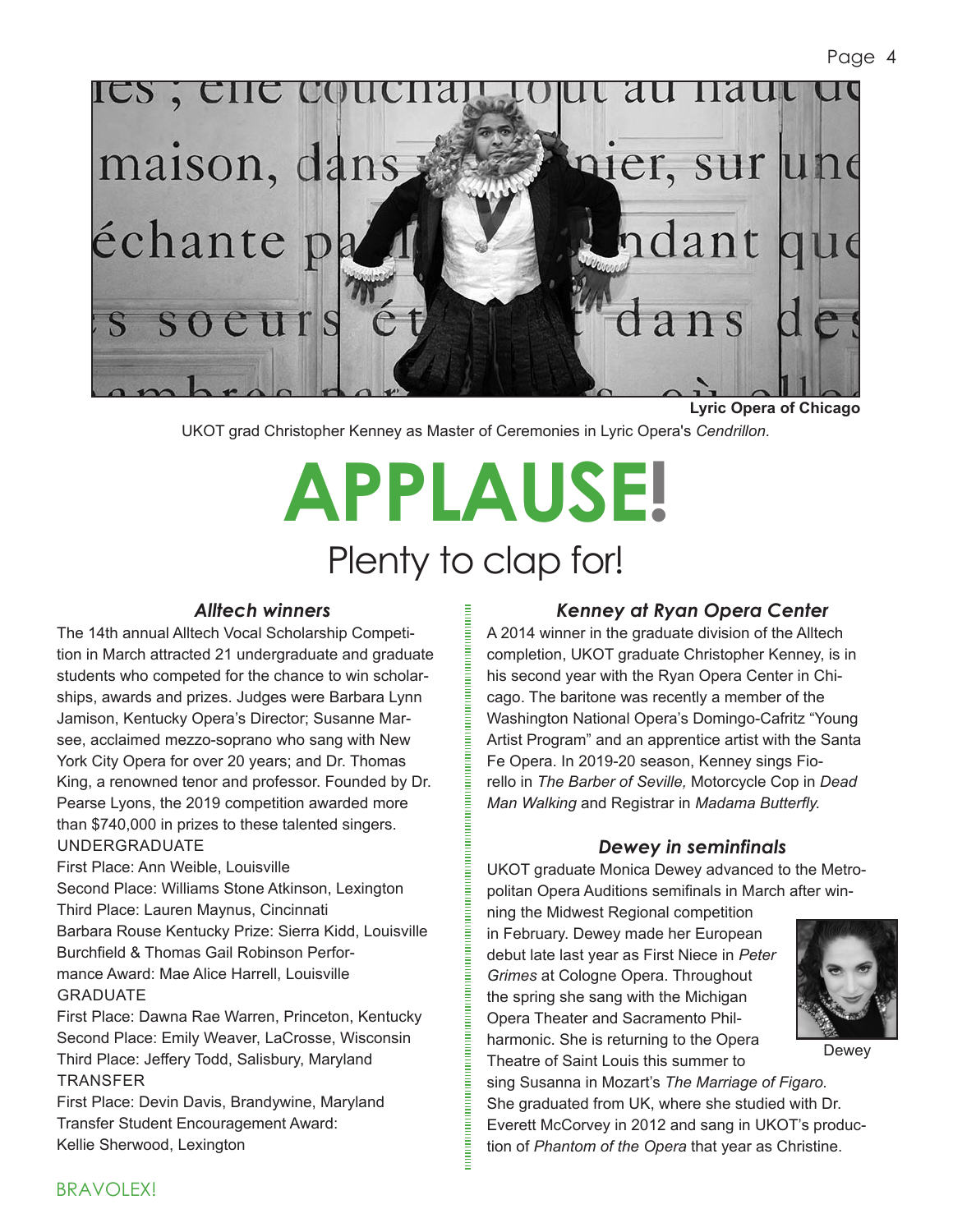

# **Happenings 2019-2020**

### June

### *It's a Grand Night for Singing*

**Where:** Singletary Center **When:** June 7, 8, 14, 15 at 7:30 p.m.; June 9, 16 at 2 p.m **Cost:** Ticketed event.

### October

### *Gianni Schicchi/Suor Angelica*

**Where:** Singletary Center **When:** Oct. 11,12 at 7:30 p.m., Oct. 13 at 2 p.m. **Cost:** Ticketed event

### **UK Vocal Competition for Young Singers**

**Where:** Schmidt Vocal Arts Center **When:** Oct. 12 at 10 a.m. **Cost:** Free and open to the public

### November

### **Metropolitan District Auditions**

**Where:** Singletary Center **When:** Nov. 16, Time TBD **Cost:** Free and open to the public

### December

### **Alltech Holiday Celebration of Song**

**Where:** The Square **When:** Dec. 15 at 3 p.m. and 5:30 p.m. **Cost:** Free and open to the public

### March 2020

Alltlech Vocal Scholarship Competition **Where:** Singletary Center **When:** March 1 at 2 p.m. **Cost:** Free and open to the public

## April 2020

#### *The Crucible*

**Where:** Singletary Center **When:** April 3, 4 at 7:30 p.m. April 5 at 2 p.m. **Cost:** Ticketed event

## **From Page 1** Electricity is amazing

It is also the experience that helps mold this into a polished product."

Baldwin cites, often by first name, performers, designers and crew, making it clear *Grand Night* is the brainchild of a team that knows how to create a seamless experience. Asked about the glitches that any performance can suffer, he said the

crew handles these so deftly the audience never knows about them.

Baldwin noted another reason for *Grand Night's* enduring appeal*.* "If one looks at the show over the years, we see Bob's (Pickering) sets and Everett McCorvey's vision evolving, ever chang-



Baldwin

ing. This is what keeps any show from getting stagnant, teamwork and vision."

Some musicians have been part of *Grand Night* for as long as Baldwin, nurturing great teamwork. "Egos move aside for the good of the SHOW." He credits their talent and McCorvey's leadership style, but also something performers know is necessary to their best work: "Musicians also thrive on the energy of the performance, and *Grand Night's* electricity is amazing!"

What are Baldwin's personal favorite experiences among so many *Grand Nights*?

"Each year has its own to remember. Tedrin's (Lindsay) costumes for his Act Two opening number are often a highlight, as are the little interactions I have with some of the singers. Alicia McCorvey and I have been having a ball interacting over the years. But perhaps my favorite moment occurs during the grand finale, when the cast and and audience are singing 'It's a Grand Night for Singing' together. What most don't realize is that the orchestra and backstage tech crew are also swaying and, when possible, singing right along with you. It's truly a community sing-along!"

Baldwin ended with appreciation of the audiences.

"The audiences are fantastic. They are also dedicated. At the start of each show, we sit backstage and check the monitors to see how many people raise their hands when Dr. McCorvey asks, 'How many are seeing *Grand Night* for the first time, fifth time, 10th time, 20th time, 26th time?' The fact that we can present an artistic product with that sort of following is a testament to its relevance and the love the community has for *It's a Grand Night for Singing*."

**Dorothy Carter**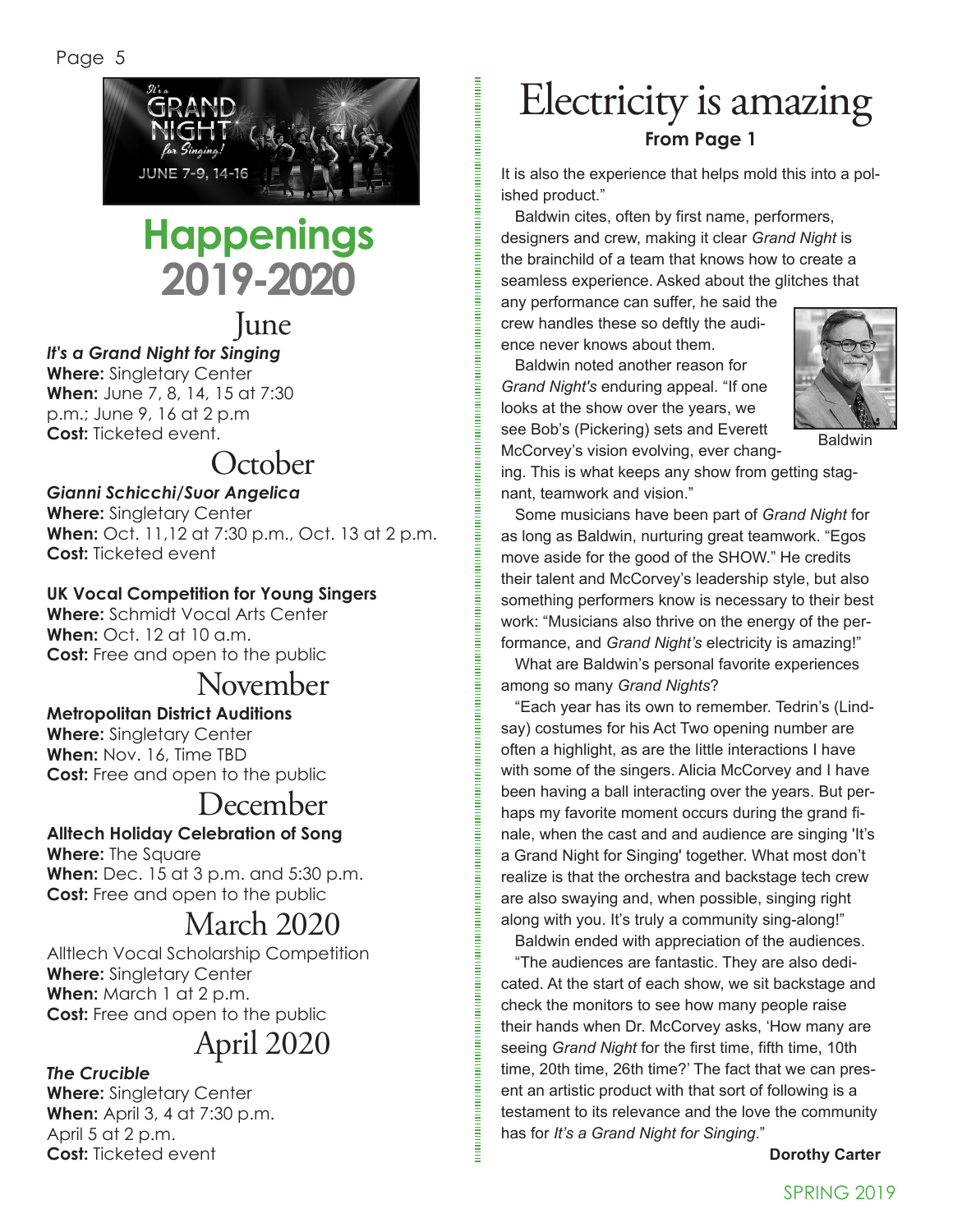# A great event for a great cause

Guests at this year's *Encore!* entered Keeneland's Entertainment Center to attend "a great event for a great cause," — University of Kentucky Opera Theatre said Mayor Linda Gorton. Among the hors d'oeuvres was a Plum Wine Ginger Shooter, a reminder that the evening's Asian flair was a tribute to UKOT's last opera of the season, *Madama Butterfly*. Dr. Sanford Archer, president of OperaLex, a community group formed to support UKOT, said the event was a tribute to past, present and future board members. The Asian theme continued as guests enjoyed dishes including Bulgogi Wood Fired Prime Skirt Steak and Yozu Honey Cake Trifle. Returning as Mistress of Ceremonies, Jenna Day, former Miss Kentucky, used her considerable charm and wit introducing singers and auctioneer Walt

Robertson, who conducted the Live Auction and the call for donations to the Tom Getchell Scholarship Fund for graduate students, which raised more than \$30,000. Musical offerings ranged from "Un bel Di" from *Madama Butterfly* to "Minnie the Moocher," the latter rendered hilariously by Michael Preacely, a doctoral student who commented later that, "Your support is the founda-

**"It is great to be able to meet the people who come to performances and support us in so many ways."**  Houston Tyrrell

tion of success and for that we are grateful." The students' appreciation was reinforced by student Houston Tyrrell, who said, "It is great to be able to meet the people who come to performances and support us in so many ways." New this year was The Pearse Lyons Champion of the Voice Award, created to celebrate the work and legacy of Dr. Pearse Lyons. It will be presented annually to celebrate those who give back to the arts and help further the dreams of young singers. Lyons, founder of Alltech, so often said, "Do what makes your heart sing." This first award went to the Lyons family. Lyons' widow, Deirdre, and son Dr. Mark Lyons and his wife, Holly, accepted the award. Dean Mark Shanda of UK's College of Fine Arts put it well when he said, "The continuing community support is surpassed only by the talent the students bring to the stage." **Sylvia Davis**

Leaving but never forgotten

# Rue, Wigglesworth retiring

### **Joan Rue**

When Joan Rue moved to Lexington in 2002 to take care of her aging parents, she had no idea that she and her husband, Marc Schlackman, would soon be working for Dr. Everett McCorvey, the director of UK Opera



Theatre. McCorvey hired Marc, an experienced professional stage manager, in 2003 as the production manager for *A Grand Night for Singing*; this soon became a permanent position with UKOT. Joan worked with several local theatre groups, and she was one

of the actresses who founded On the Verge Theatre. In 2008, McCorvey invited Joan to join UKOT as the program coordinator and, as they say, the rest is history. After retiring on July 1, Joan plans to spend her time "gardening, visiting our grandchildren in Los Angeles, and working again with friends in the Lexington theatre scene."

### **Susan Wigglesworth**

Susan Wigglesworth began her theatrical career as an actress, then studied theatrical costume design and construction in London and New York before starting her own design firm in Los Angeles. She began designing

costumes for UK Opera Theatre and other Lexington companies in the early 2000s. Impressed with her many skills, Dr. McCorvey offered her a UKOT staff position in 2009 and she has recently dazzled audiences with her beautiful creations



in *Phantom of the Opera, Les Misérables, La Traviata, Tales of Hoffmann* and *Madama Butterfly*. Susan said she was won over "by Everett's resolutely positive support" and the "can-do attitude" of the Thimble Brigade, the Bravo Guild volunteers who met weekly to assist in costume construction for UKOT productions. After retiring July 1, Susan plans to do freelance work with local theatre companies and enjoy making her own schedule! **Mary Powell**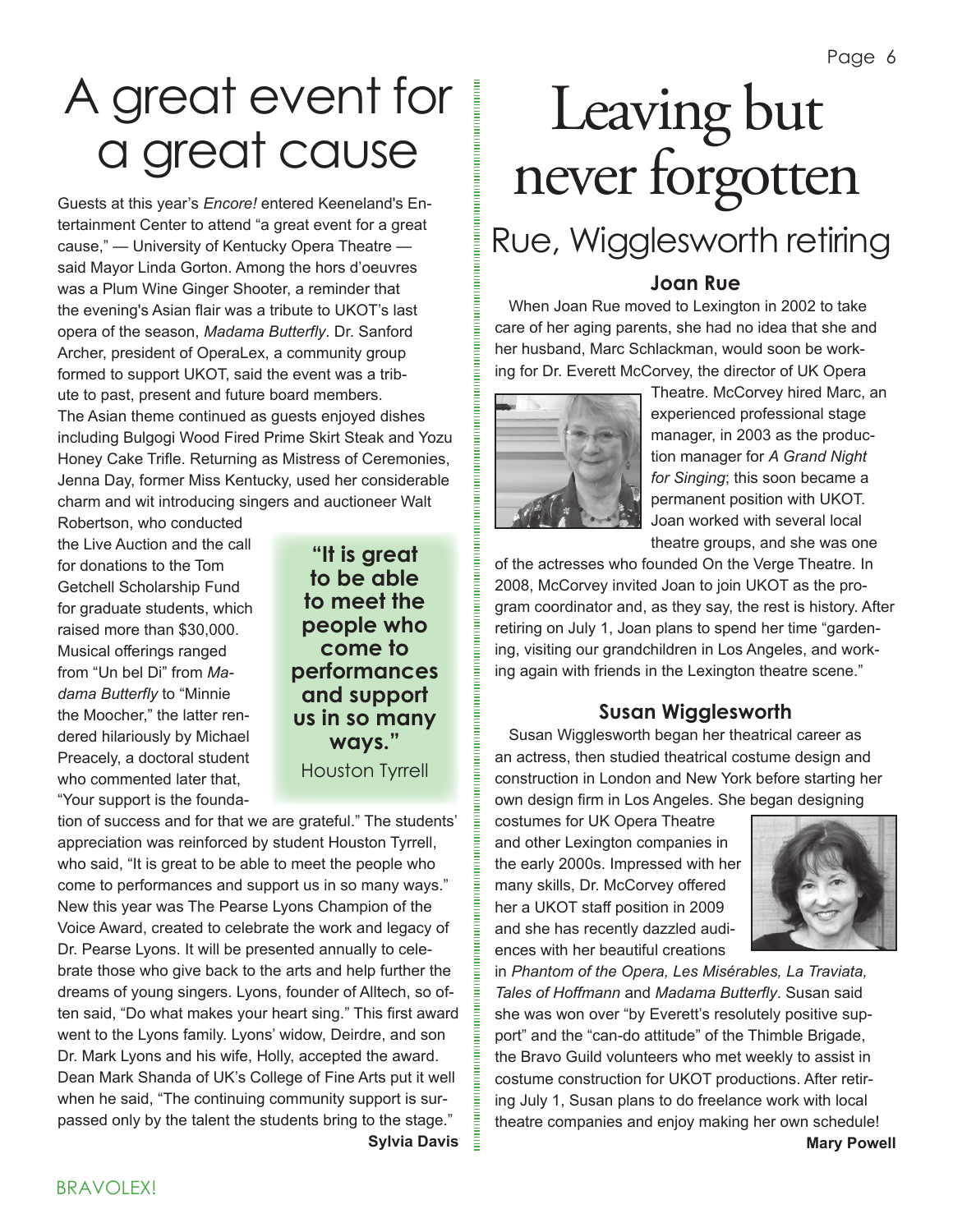## **TalkingwithTedrin**

# A McGlinn summer tonic

### **By Tedrin Blair Lindsay, PhD**

One of my heroes is the American conductor and musical theater archivist John McGlinn (1953-2009) who devoted his career to producing definitive renditions of great American musicals and song standards on stage, in concert and on recordings. Some of his show recordings I have already recommended in previous columns over the years, including Lerner and Loewe's *Brigadoon,* Irving Berlin's *Annie Get Your Gun*, Leonard Bernstein's *Wonderful Town*, Kern and Hammerstein's *Show Boat*, Cole Porter's *Kiss Me, Kate* and *Anything Goes,* and a compilation called *Kurt Weill on Broadway*, all with the most magnificent stars from the worlds of opera and Broadway alike.

I have recently encountered two more of his recordings that simply set me swooning. The title *Broadway Showstoppers* (1992, Angel CDQ 54586) is misleading, as it sounds like it's going to be big, razzmatazz numbers, but it actually focuses on wonderful songs from rarely produced old shows like *No, No Nanette* and *The Band Wagon.* In some cases, these songs are presented in their original forms and orchestrations, like the delightful "Swanee" sung by Kim Criswell, the delectable "Tea for Two" delivered by George Dvorsky and Rebecca Luker, the ravishing "Dancing in the Dark" rendered by David Gaines and "Who?" pleasingly offered by Brent Barrett and Rebecca Luker. Novelties like the hilarious "Triplets" or the original version of "Bill" later rewritten

for use in *Show Boat* lend variety to this album, and best of all are the oversized production numbers utilizing many of these stars, such as Gershwin's little-known "Come To the Moon" and the most gorgeous, over-the-top reimagining of the Kern and Hammerstein classic "All the Things You Are" that I have ever encountered. The London Sinfonietta and the Ambrosian Chorus, McGlinn's go-to orchestral and vocal ensembles, fulfill the music as splendidly as ever.

In the same vein is McGlinn's *The Busby Berkeley Album* (Angel CDQ



John McGlinn



**Dr. Tedrin Lindsay**

55189) which uses the same performing forces in the service of the legendary songs created by Al Dubin and Harry Warren for such Busby Berkeley movie musicals as *42nd Street, Gold Diggers of 1933, Gold Diggers of 1935* and *Dames*. What fun to hear these familiar songs like "We're in the Money," "Shuffle Off To Buffalo" and "Lullaby of Broadway" in their original arrangements and orchestrations, again performed by the best legit crossover talents in the business.

McGlinn also lent his mastery, along with his orchestra and chorus, to several albums of opera stars "slumming" with composers of the so-called "Great American

> Songbook." It would be almost impossible to exaggerate how thrilling, how entertaining, how perfectly rendered is the 1991 recording *Night and Day: Thomas Hampson Sings Cole Porter*  (EMI Classics CDC554203), a generous sampling of 18 songs from the thrice-familiar to the obscure. *My Funny Valentine: Frederica von Stade Sings Rodgers and Hart* (EMI CDC 7-54071-2) and *Kiri Te Kanawa's Kiri Sings Gershwin* (Musical Heritage Society 515130Y) are also utterly charming and highly enjoyable.

Happy summer listening!